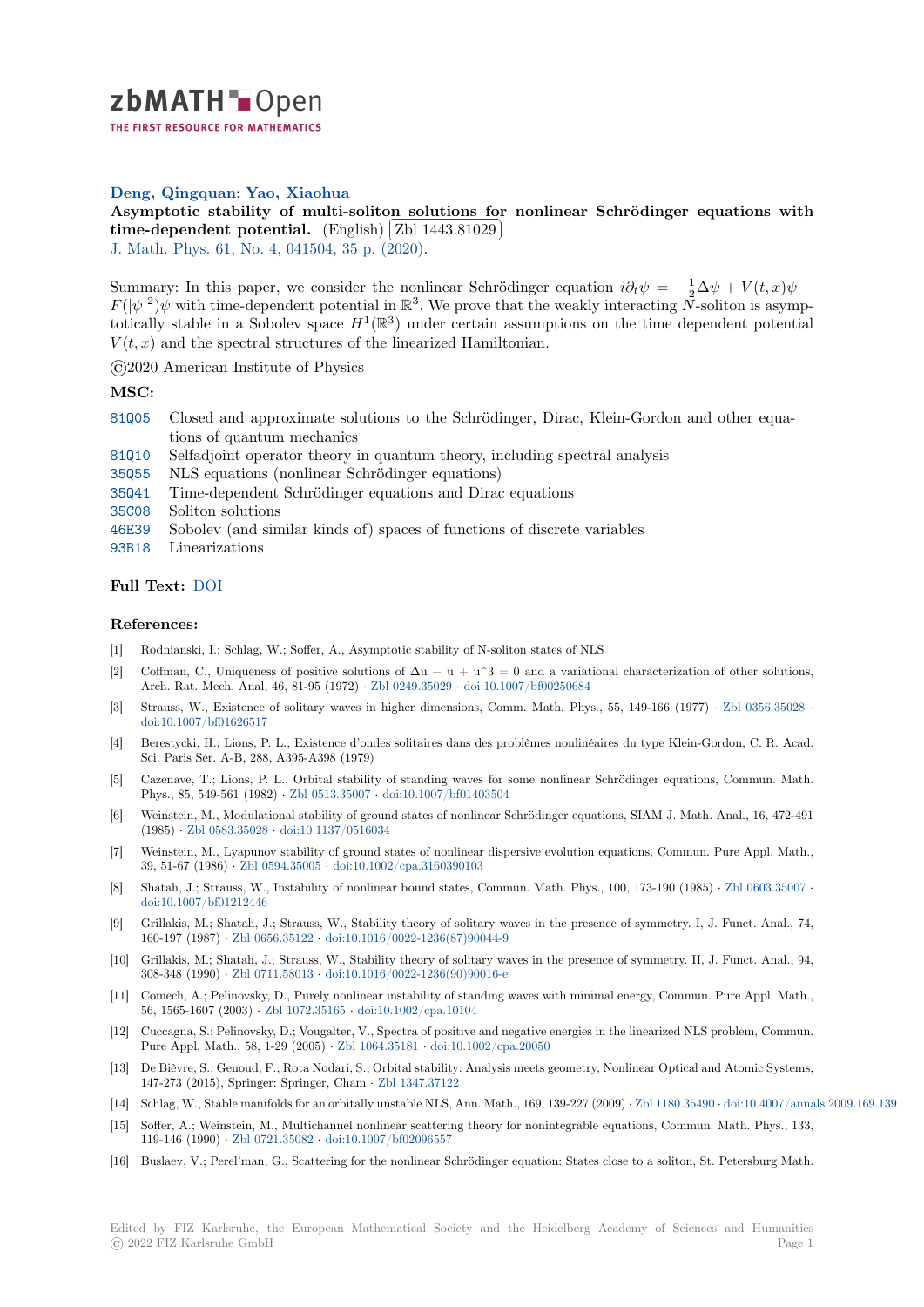J, 4, 1111-1142 (1993)

- [17] Cuccagna, S.; Maeda, M., On weak interaction between a ground state and a non-trapping potential, J. Differ. Equations, 256, 1395-1466 (2014) *·* Zbl 1285.35107 *·* doi:10.1016/j.jde.2013.11.002
- [18] Cuccagna, S.; Maeda, M., On small energy stabilization in the NLS with a trapping potential, Anal. PDE, 8, 1289-1349 (2015) *·* Zbl 1326.35335 *·* doi:10.2140/apde.2015.8.1289
- [19] Gustafson, S.; Nakanishi, K.; Tsai, T., Asymptotic stability and completeness in the energy space for nonlinear Schrödinger equations with small soli[tary waves, Int.](https://zbmath.org/1285.35107) [Math. Res. Not., 2004, 66, 3559-](https://dx.doi.org/10.1016/j.jde.2013.11.002)3584 *·* Zbl 1072.35167 *·* doi:10.1155/s1073792804132340
- [20] Journé, J.; Soffer, A.; Sogge, C., Decay estimates for Schrödinger operators, Commun. Pure Appl. Math., 44, 573-604 (1991) *·* [Zbl 0743.35008](https://zbmath.org/1326.35335) *·* [doi:10.1002/cpa.3160440504](https://dx.doi.org/10.2140/apde.2015.8.1289)
- [21] Mizumachi, T., Asymptotic stability of small solitons to 1D NLS with potential, J. Math. Kyoto Univ., 48, 3, 471-497 (2008) *·* Zbl 1175.35138 *·* doi:10.1215/kjm/1250271380
- [22] Mizumachi, T., Asymptotic stability of small solitons for 2D nonlinear Schrödinger equations with potential, J. Math. Kyoto [Univ., 47, 599-62](https://zbmath.org/0743.35008)0 (2007) *·* [Zbl 1146.35085](https://dx.doi.org/10.1002/cpa.3160440504) *·* doi:10.1215/kjm/1250281026
- [23] Munoz, C., On the soliton dynamics under slowly varying medium for Nonlinear Schrödinger equations, Math. Ann., 353, 8[67-943 \(2012\)](https://zbmath.org/1175.35138) *·* Zbl 1291.35264 *·* [doi:10.1007/s0](https://dx.doi.org/10.1215/kjm/1250271380)0208-011-0706-8
- [24] Nakanishi, K., Global dynamics below excited solitons for the nonlinear Schrödinger equation with a potential, J. Math. Soc. Jpn., 69, 1353-1401 (2017) *·* [Zbl 1383.35213](https://zbmath.org/1146.35085) *·* [doi:10.2969/jmsj/06941353](https://dx.doi.org/10.1215/kjm/1250281026)
- [25] Soffer, A.; Weinstein, M., Multichannel nonlinear scattering theory for nonintegrable equations, II. The case of anisotropic potentials and d[ata, J. Differ. E](https://zbmath.org/1291.35264)q[uations, 98, 376-390 \(1992\)](https://dx.doi.org/10.1007/s00208-011-0706-8) *·* Zbl 0795.35073 *·* doi:10.1016/0022-0396(92)90098-8
- [26] Soffer, A.; Weinstein, M., Selection of the ground state for nonlinear Schrödinger equations, Rev. Math. Phys., 16, 977-1071 (2004) *·* Zbl 1111.81313 *·* do[i:10.1142/s01290](https://zbmath.org/1383.35213)5[5x04002175](https://dx.doi.org/10.2969/jmsj/06941353)
- [27] Tsai, T.-P., Asymptotic dynamics of nonlinear Schrödinger equations with many bound states, J. Differ. Equations, 192, 225-282 (2003) *·* Zbl 1038.35128 *·* doi:10.1016/s0022-0396(03)[00041-x](https://zbmath.org/0795.35073)
- [28] Tsai, T.-P.; Yau, H.-T., Asymptotic dynamics of nonlinear Schrödinger equations: Resonance-dominated and dispersiondominat[ed solutions, Co](https://zbmath.org/1111.81313)[mmun. Pure Appl. Math., 55, 153](https://dx.doi.org/10.1142/s0129055x04002175)-216 (2002) *·* Zbl 1031.35137 *·* doi:10.1002/cpa.3012
- [29] Tsai, T.-P.; Yau, H.-T., Relaxation of excited states of nonlinear Schrödinger equations, Int. Math. Res. Not., 2002, 31, 1629-1673 *·* Zbl [1011.35120](https://zbmath.org/1038.35128) *·* doi:1[0.1155/s1073792802201063](https://dx.doi.org/10.1016/s0022-0396(03)00041-x)
- [30] Tsai, T.-P.; Yau, H.-T., Stable directions for excited states of nonlinear Schrödinger equations, Commun. Partial Differ. Equations, 27, 2363-2402 (2002) *·* Zbl 1021.35113 *·* doi:10.1081/pde-120[016161](https://zbmath.org/1031.35137)
- [31] Tsai, T.-P.; Yau, H.-T., Classification of asymptotic profiles for nonlinear Schrödinger equations with small initial data, Adv. Theor. Mat[h. Phys., 6, 107-](https://zbmath.org/1011.35120)139 (2002) *·* [Zbl 1033.81034](https://dx.doi.org/10.1155/s1073792802201063) *·* doi:10.4310/atmp.2002.v6.n1.a2
- [32] Zhou, G.; Sigal, I., Asymptotic stability of trapped solitons of nonlinear Schrödinger equations with potential, Rev. Math. Phys., 17, 1143-1207 (2005) *·* Zbl [1086.82013](https://zbmath.org/1021.35113) *·* doi:[10.1142/s0129055x05002522](https://dx.doi.org/10.1081/pde-120016161)
- [33] Zhou, G.; Sigal, I., On soliton dynamics in nonlinear Schrödinger equations, Geom. Funct. Anal., 16, 1377-1390 (2006) *·* Zbl 1110.35084 *·* doi:10.1007/s00039-006-058[7-2](https://zbmath.org/1033.81034)
- [34] Zhou, G.; Sigal, I., Relaxation of solitons in Nonlinear Schrödinger equations with potential, Adv. Math., 216, 443-490 (2007) *·* Zbl 1126.35065 *·* doi:10.1016[/j.aim.2007.04.0](https://zbmath.org/1086.82013)1[8](https://dx.doi.org/10.1142/s0129055x05002522)
- [35] Buslaev, V.; Perelman, G., Nonlinear scattering: The states which are close to a soliton, J. Math. Sci., 77, 3161-3169 (1[995\)](https://zbmath.org/1110.35084) *·* [Zbl 0836.3](https://zbmath.org/1110.35084)5146 *·* [doi:10.1007/bf02364705](https://dx.doi.org/10.1007/s00039-006-0587-2)
- [36] Buslaev, V.; Perelman, G., On the stability of solitary waves for nonlinear Schrödinger equations in nonlinear evolution e[quations, Am. M](https://zbmath.org/1126.35065)[ath. Soc. Tran. Ser. 2, 164, 75-](https://dx.doi.org/10.1016/j.aim.2007.04.018)98 (1995) *·* Zbl 0841.35108 *·* doi:10.1090/trans2/164/04
- [37] Buslaev, V.; Sulem, C., On the asymptotic sability of solitary waves of Nonlinear Schrödinger equations, Ann. Inst. H. [Poincaré. Anal. N](https://zbmath.org/0836.35146)[on Linéaire, 20, 419-475](https://dx.doi.org/10.1007/bf02364705) (2003) *·* Zbl 1028.35139 *·* doi:10.1016/s0294-1449(02)00018-5
- [38] Cuccagna, S., Stabilization of solutions to nonlinear Schrödinger equations, Commun. Pure Appl. Math., 54, 1110-1145 (2001) *·* Zbl 1031.35129 *·* doi:10.1002/cpa.1018
- [39] Cuccagna, S., On asymptotic stability of ground states of NLS, Rev. Math. Phys., 15, 877-903 (2003) *·* Zbl 1084.35089 *·* doi:10.1142/s0129055x03001849
- [40] Cuccagna, S., On asymptotic stability of moving ground states of the nonlinear Schrödinger equation, Trans. Am. Math. Soc., 3[66, 2827-2888 \(2](https://zbmath.org/1031.35129)014) *·* [Zbl 1293.35289](https://dx.doi.org/10.1002/cpa.1018) *·* doi:10.1090/s0002-9947-2014-05770-x
- [41] Cuccagna, S.; Mizumachi, T., On asymptotic stability in energy space of ground states for Nonlinear Schrö[dinger equation](https://zbmath.org/1084.35089)s, [Commun. Math. Phys., 284, 51-](https://dx.doi.org/10.1142/s0129055x03001849)77 (2008) *·* Zbl 1155.35092 *·* doi:10.1007/s00220-008-0605-3
- [42] Cuccagna, S.; Tarulli, M., On asymptotic sability in energy space of ground states of NLS in 2D, Ann. Inst. H. Poincaré Anal. Non Linéaire, 26, 1361-[1386 \(2009\)](https://zbmath.org/1293.35289) *·* Zbl 1171.35470 *·* [doi:10.1016/j.anihpc.200](https://dx.doi.org/10.1090/s0002-9947-2014-05770-x)8.12.001
- [43] Perelman, G., Asymptotic stability of multi-soliton solutions for nonlinear Schrödinger equations, Commun. Partial Differ. Equations, 29, 1051-1095 (2004) *·* Zbl 1067.35113 *·* [doi:10.1](https://zbmath.org/1155.35092)0[81/pde-200033754](https://dx.doi.org/10.1007/s00220-008-0605-3)
- [44] Perelman, G., Two soliton collision for nonlinear Schrödinger equations in dimension 1, Ann. Inst. H. Poincaré. Anal. Non Linéaire, 28, 357-384 (2011) *·* Zbl 12[17.35176](https://zbmath.org/1171.35470) *·* doi:10.[1016/j.anihpc.2011.02.002](https://dx.doi.org/10.1016/j.anihpc.2008.12.001)
- [45] Cuccagna, S.; Jenkins, R., On the asymptotic stability of N-soliton solutions of the defocusing nonlinear Schrödinger equation, Commun. Math. Phys., 343, 921-[969 \(2016\)](https://zbmath.org/1067.35113) *·* Zbl 1342.35326 *·* [doi:10.1007/s00](https://dx.doi.org/10.1081/pde-200033754)220-016-2617-8
- [46] Martel, Y.; Merle, F.; Tsai, T., Stability in H^1 of the sum of K solitary waves for some nonlinear Schroödinger equations,